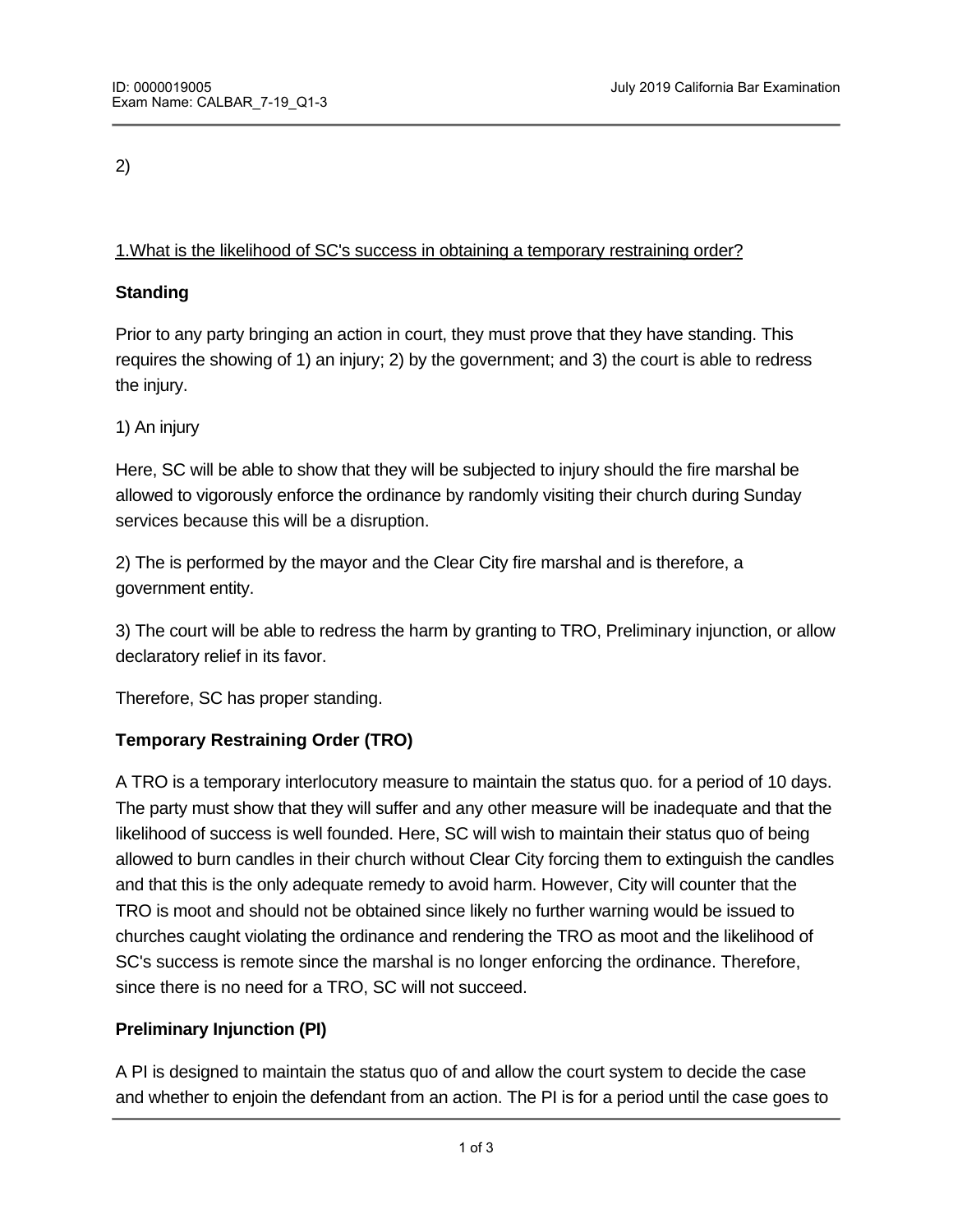court in most cases whereby the defendant must adhere to the court's ruling until trial. The plaintiff must show that 1) their hardship is greater than the defendant's hardship should the PI not be obtained; and 2) that the likelihood of success is great. Here, SC wishes to keep the fire marshal from ever re continuing the ordinance which would create a hardship on SC because they cannot be fearful of the City visiting their church unannounced and shutting them down as a result. However, City will counter that the ordinance according to announcement that liklely no further warning would be issued and that SC would be not be harmed since their department has no further plans to visit their church. However, SC will rebut that because it was only the fire marshal, and not the major of the City, who is making the statement that they will not likely issue further warning, it is not a certainty that the mayor will honor the fire marshal's statement and as a result SC will be harmed should major overrule the marshal and due to their constitutional rights that should be successful. Therefore, the court should allow SC to obtain a PI over Clear City.

# 3. What is the likelihood of SC's success in obtaining declaratory relief based on the First Amendment?

#### **First Amendment - Religion**

#### **Free Exercise Clause**

The free exercise clause protects citizens and organizations from discriminatory statutes and ordinances by the government. The state must not punish any religion and any regulation is subject to strict scrutiny. However, a statute or ordinance is constitutional if the regulation neutral and the regulation is general principles of applicability and in scope only to protect its citizens and not punish religion. Here, SC will claim that strict scutiny be applied to City's ordinance because it punishes their religion for lighting candles inside the church. Since religion is a fundamental protected right the City should be subjected to strict scrutiny. However, City will counter that the ordinance does seek to discriminate against SC religious practices of lighting candles, rather the ordinance is to designed only to protect its churches and citizens through a general regulation which is not applicable to their specific religion but to prevent danger because burning candles indoors have been linked through investigation, as being suspected to cause fires causing a church to burn down within their community. Since the ordinance is being applied generally only to prevent fires, the ordinance does not meet strict scrutiny and meets the required test. Therefore, SC is unlikely to obtain declaratory relief.

## **Establishment Clause**